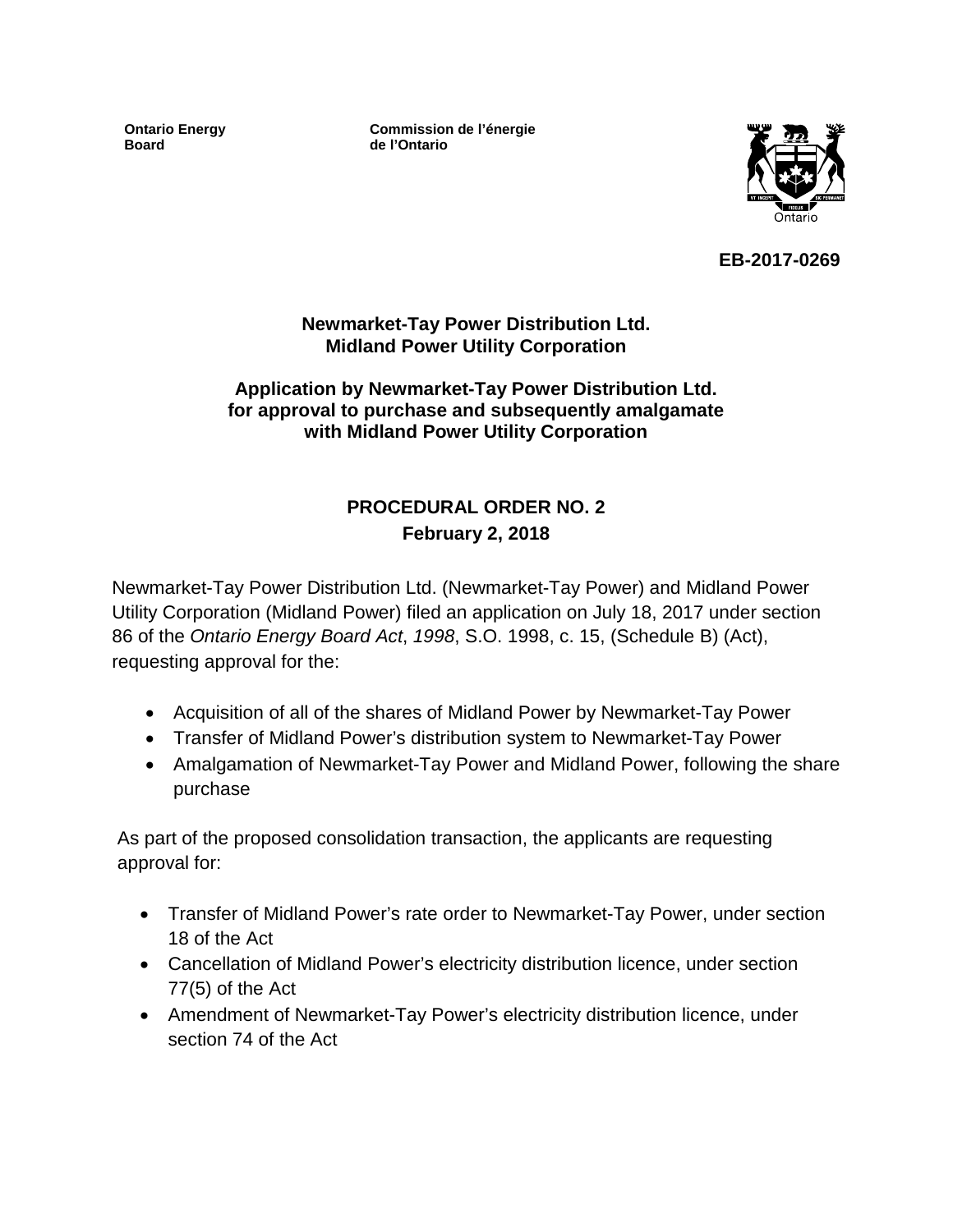The OEB issued a Notice of Hearing on August 31, 2017*.* In Procedural Order No. 1 issued on October 30, 2017, the OEB approved the School Energy Coalition (SEC) as an intervenor and set out the process for the filing of interrogatories and interrogatory responses. Interrogatories were filed by SEC and OEB staff on November 15, 2017 and November 17, 2017 respectively, and responded to by the applicants on December 7, 2017.

In a letter filed on January 29, 2018, OEB staff requested that the OEB provide for supplementary interrogatories to enable OEB staff to make submissions on whether or not the no harm test is satisfied.

The OEB acknowledges a letter from the applicants filed on January 30, 2018 objecting to OEB staff's request for further interrogatories. The OEB recognizes that the processing of this application has taken considerably longer than the target metric. Unfortunately the OEB's regulatory calendar as a whole can introduce temporary unforeseen pressures on meeting its published timeline objectives. The OEB considers it necessary to grant the OEB staff request in order to ensure the record is assessable for the formulation of submissions that are of assistance to the OEB. The OEB has set a prompt schedule for the filing of OEB staff interrogatories.

The OEB considers it is necessary to make provision for the following matters related to this proceeding. The OEB may issue further procedural orders from time to time.

# **THE ONTARIO ENERGY BOARD ORDERS THAT:**

- 1. OEB staff shall request any information and material from the applicants that is in addition to the evidence and information already filed and that is relevant to the hearing by written interrogatories filed with the OEB and served on all parties by **February 5, 2018.**
- 2. The applicants shall file with the OEB complete written responses to the interrogatories and serve them on all parties by **February 23, 2018.**
- 3. Submissions from the applicants are to be filed no earlier than 5 business days subsequent to the filing of the written responses to OEB staff interrogatories.
- 4. Submissions from SEC and OEB staff are to be filed by one week subsequent to the filing of the applicants' submissions.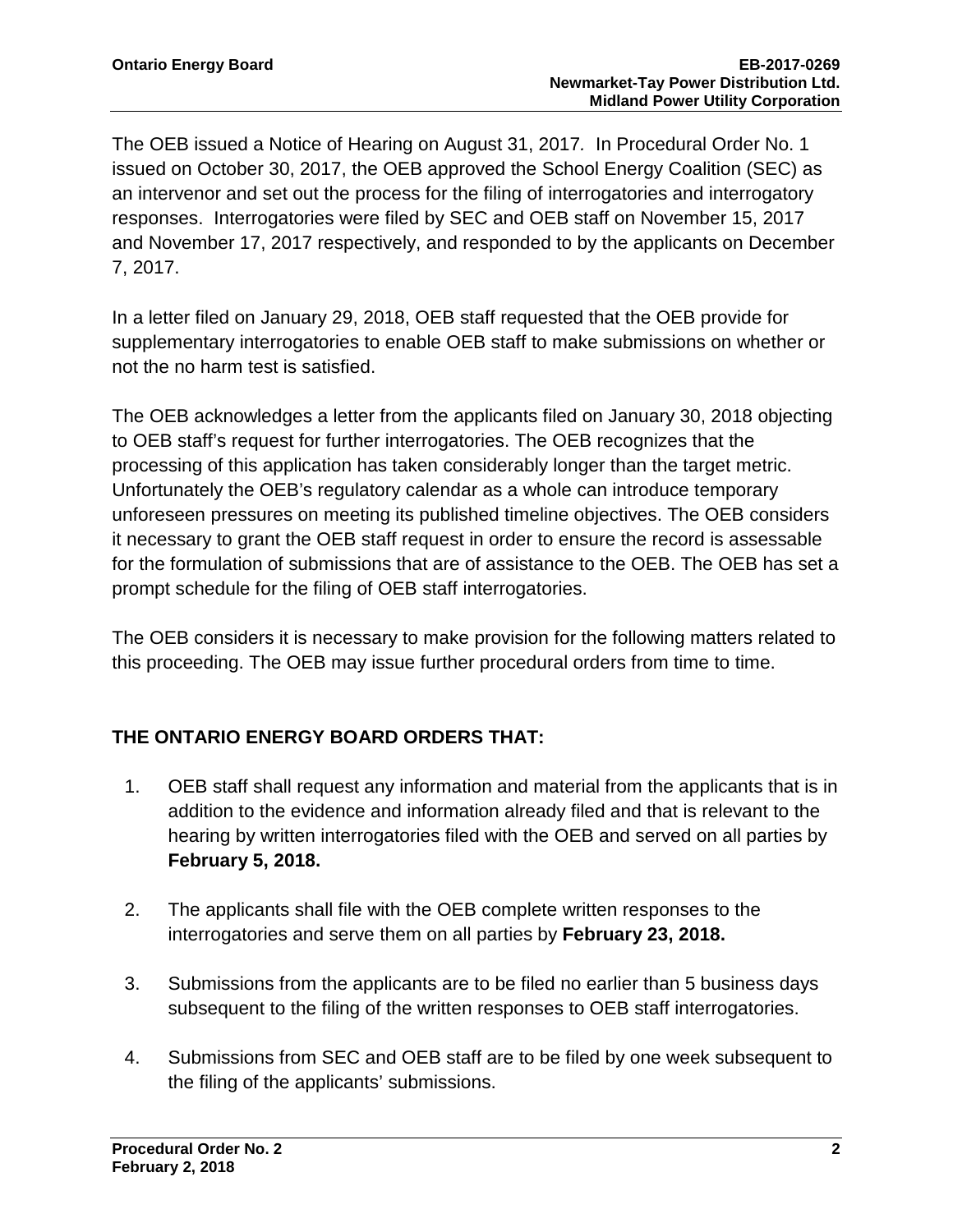5. The applicants' reply submissions are to be filed by one week subsequent to the filing of submissions by SEC and OEB staff.

All filings to the OEB must quote the file number, **EB-2017-0269** and be made electronically in searchable/unrestricted PDF format through the OEB's web portal at [https://www.pes.oeb.ca/eservice/.](https://www.pes.oeb.ca/eservice/) Two paper copies must also be filed at the OEB's address provided below. Filings must clearly state the sender's name, postal address and telephone number, fax number and e-mail address. Parties must use the document naming conventions and document submission standards outlined in the RESS Document Guideline found at [http://www.oeb.ca/Industry.](http://www.oeb.ca/Industry) If the web portal is not available parties may email their documents to the address below. Those who do not have internet access are required to submit all filings on a CD in PDF format, along with two paper copies. Those who do not have computer access are required to file 7 paper copies.

All communications should be directed to the attention of the Board Secretary at the address below, and be received no later than 4:45 p.m. on the required date.

With respect to distribution lists for all electronic correspondence and materials related to this proceeding, parties must include the Case Manager, Judith Fernandes at [judith.fernandes@oeb.ca](mailto:judith.fernandes@oeb.ca) and OEB Counsel, Ljuba Djurdjevic at [ljuba.djurdjevic@oeb.ca.](mailto:ljuba.djurdjevic@oeb.ca)

### **ADDRESS**

Ontario Energy Board P.O. Box 2319 2300 Yonge Street, 27th Floor Toronto ON M4P 1E4 Attention: Board Secretary

E-mail: [boardsec@oeb.ca](mailto:boardsec@oeb.ca) Tel: 1-888-632-6273 (Toll free) Fax: 416-440-7656